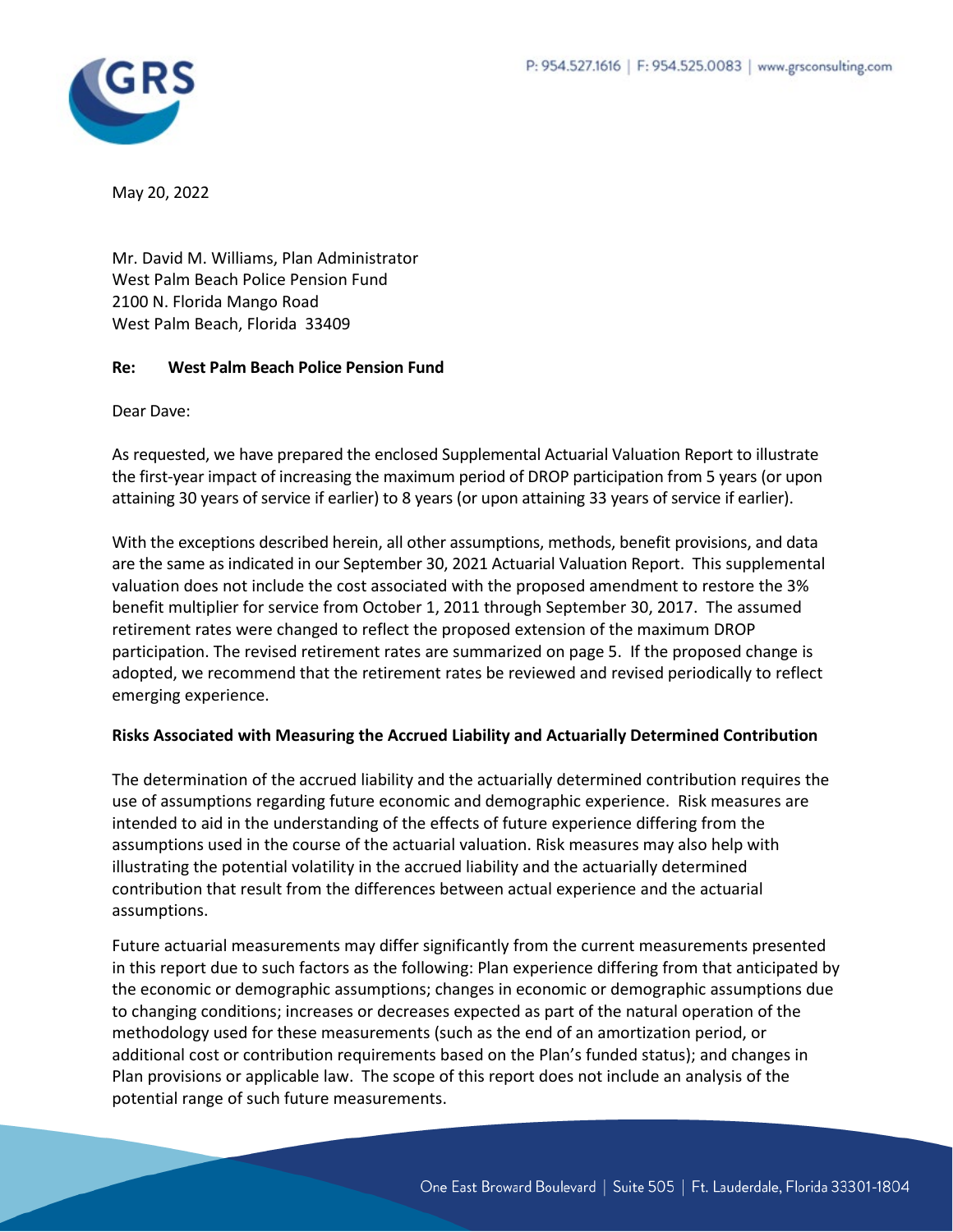Mr. David M. Williams May 20, 2022 Page 2

Examples of risk that may reasonably be anticipated to significantly affect the Plan's future financial condition include:

- 1. Investment risk actual investment returns may differ from the either assumed or forecasted returns;
- 2. Contribution risk actual contributions may differ from expected future contributions. For example, actual contributions may not be made in accordance with the Plan's funding policy or material changes may occur in the anticipated number of covered employees, covered payroll, or other relevant contribution base;
- 3. Salary and Payroll risk actual salaries and total payroll may differ from expected, resulting in actual future accrued liability and contributions differing from expected;
- 4. Longevity risk members may live longer or shorter than expected and receive pensions for a period of time other than assumed;
- 5. Other demographic risks members may terminate, retire or become disabled at times or with benefits other than assumed resulting in actual future accrued liability and contributions differing from expected.

The effects of certain trends in experience can generally be anticipated. For example, if the investment return is less (or more) than the assumed rate, the cost of the Plan can be expected to increase (or decrease). Likewise if longevity is improving (or worsening), increases (or decreases) in cost can be anticipated.

The computed contribution amounts may be considered as minimum contributions that comply with the pension Board's funding policy and the State statutes. The timely receipt of the actuarially determined contributions is critical to support the financial health of the Plan. Users of this report should be aware that contributions made at the actuarially determined rate do not necessarily guarantee benefit security.

#### **Additional Risk Assessment**

Additional risk assessment is outside the scope of this report. Additional assessment may include scenario tests, sensitivity tests, stochastic modeling, stress tests, and a comparison of the present value of accrued benefits at low-risk discount rates with the actuarial accrued liability.

#### **Additional Disclosures**

This report was prepared at the request of the Board and is intended for use by the Retirement Plan and those designated or approved by them. This report may be provided to parties other than the Plan only in its entirety and only with the permission of the Board. GRS is not responsible for unauthorized use of this report.

This report is intended to describe the financial effect of the proposed changes on the Retirement Plan. Potential effects on other benefit plans were not considered. No statement in this report is intended to be interpreted as a recommendation in favor of the changes, or in opposition to them.

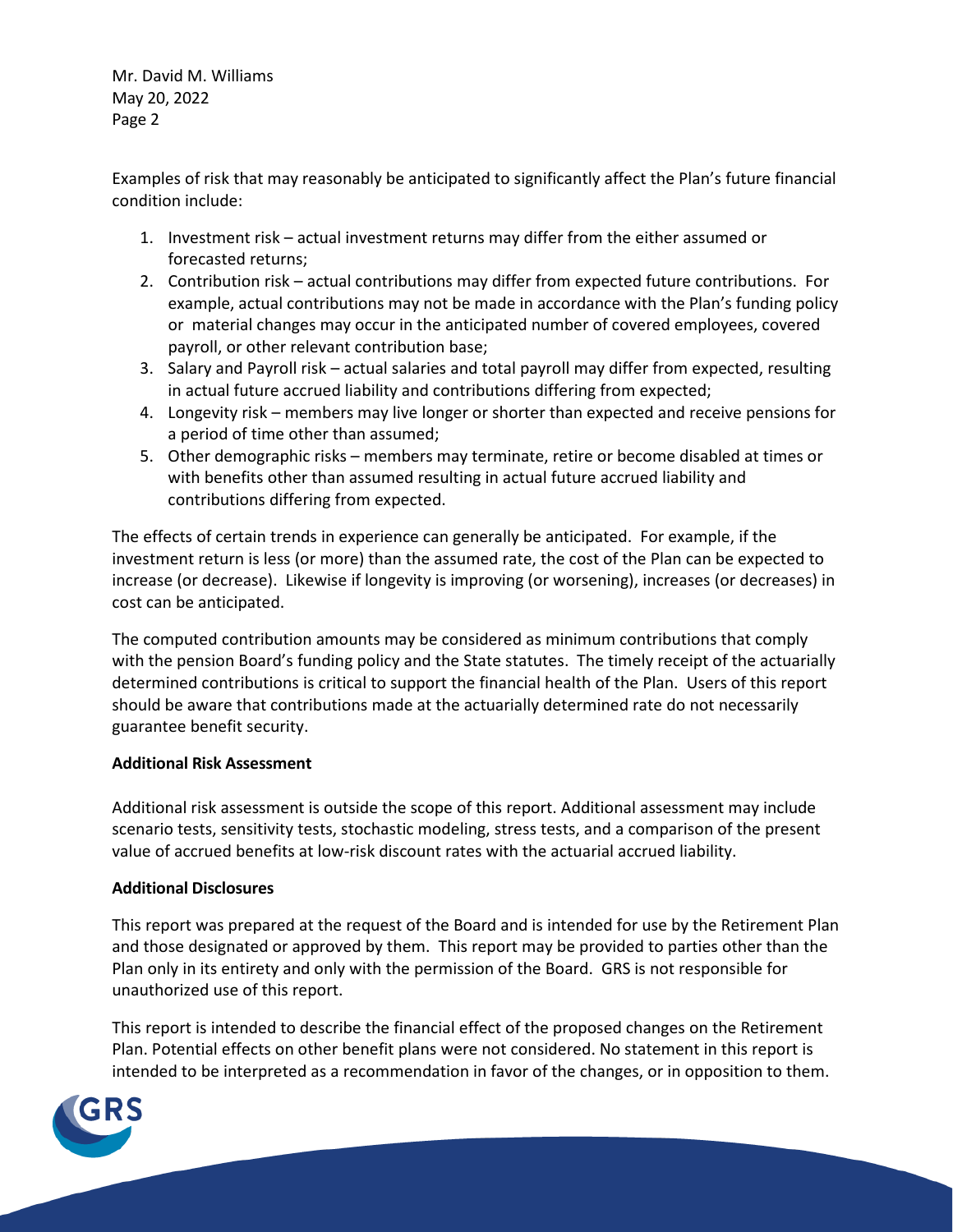Mr. David M. Williams May 20, 2022 Page 3

The study was performed on the basis of participant and financial data supplied by the Plan Administrator for the September 30, 2021 actuarial valuation. We checked for internal and year-toyear consistency, but did not audit this data. We are not responsible for the accuracy or completeness of the information provided by the Plan Administrator.

The measurement date used for calculating the financial effect of the proposed changes was September 30, 2021. The calculations are based upon assumptions regarding future events, which may or may not materialize. They are also based upon present and proposed plan provisions that are outlined in the report. If you have reason to believe that the assumptions that were used are unreasonable, that the plan provisions are incorrectly described, that important plan provisions relevant to this proposal are not described, or that conditions have changed since the calculations were made, you should contact the author of this report prior to relying on information in the report.

If you have reason to believe that the information provided in this report is inaccurate, or is in any way incomplete, or if you need further information in order to make an informed decision on the subject matter of this report, please contact the author of the report prior to making such decision.

In the event that more than one change is being considered, it is very important to remember that the results of separate actuarial valuations cannot generally be added together to produce a correct estimate of the combined effect of all of the changes. The total can be considerably greater than the sum of the parts due to the interaction of various plan provisions with each other, and with the assumptions that must be used.

This report was prepared using our proprietary valuation model and related software which in our professional judgment has the capability to provide results that are consistent with the purposes of the valuation and has no material limitations or known weaknesses. We performed tests to ensure that the model reasonably represents that which is intended to be modeled.

Jeffrey Amrose and Trisha Amrose are members of the American Academy of Actuaries. These actuaries meet the Academy's Qualification Standards to render the actuarial opinions contained herein.

The signing actuaries are independent of the plan sponsor.

This report has been prepared by actuaries who have substantial experience valuing public employee retirement systems. To the best of our knowledge the information contained in this report is accurate and fairly presents the actuarial position of the Plan as of the valuation date. All calculations have been made in conformity with generally accepted actuarial principles and practices, and with the Actuarial Standards of Practice issued by the Actuarial Standards Board and with applicable statutes.

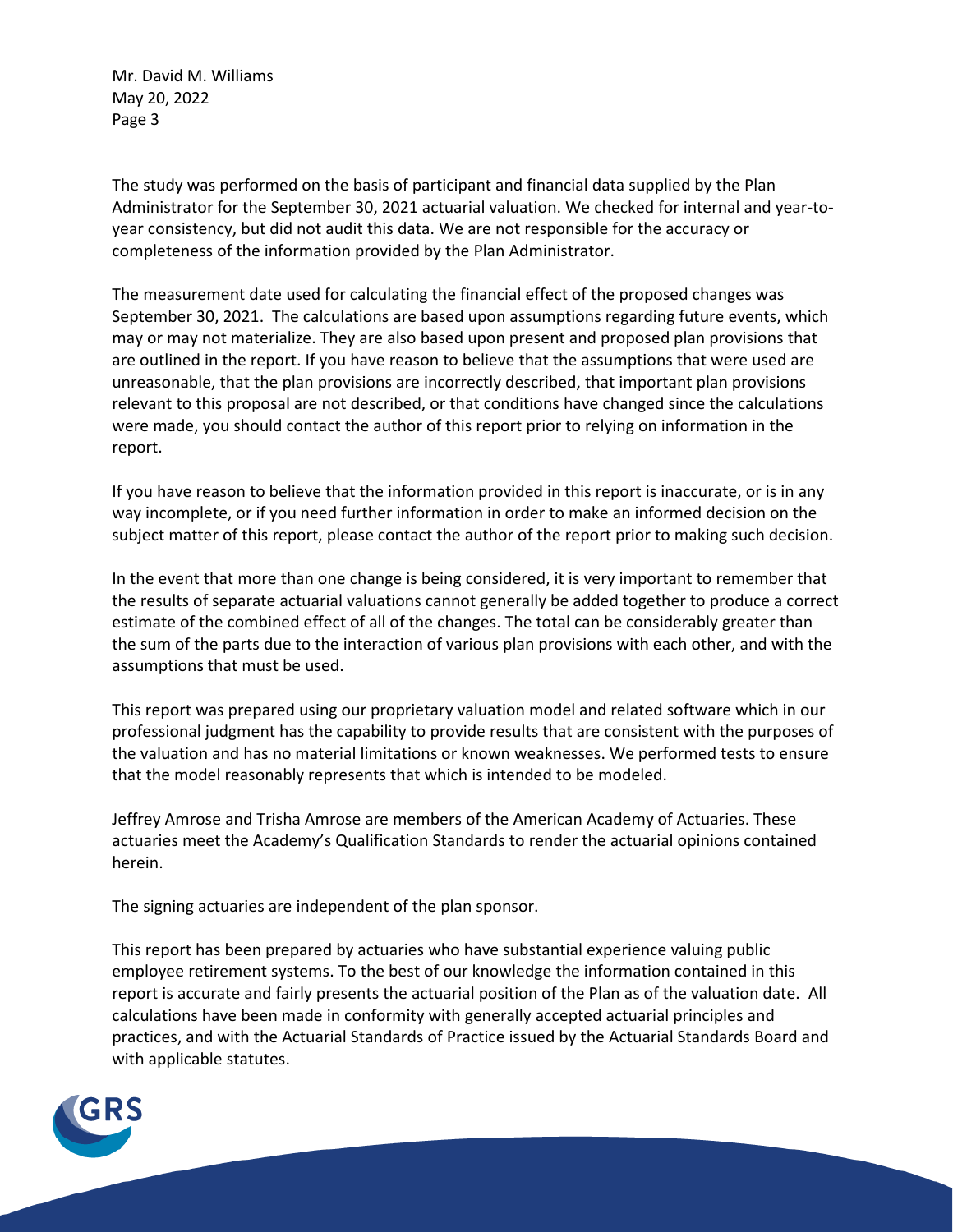Mr. David M. Williams May 20, 2022 Page 4

We welcome your questions and comments.

Sincerely yours, Gabriel, Roeder, Smith & Company

mure

/Senior Consultant & Actuary Consultant & Actuary

Lissa Amose

Jeffrey Amrose, EA, MAAA, FCA Trisha Amrose, EA, MAAA, FCA

Enclosures

This communication shall not be construed to provide tax advice, legal advice or investment advice.

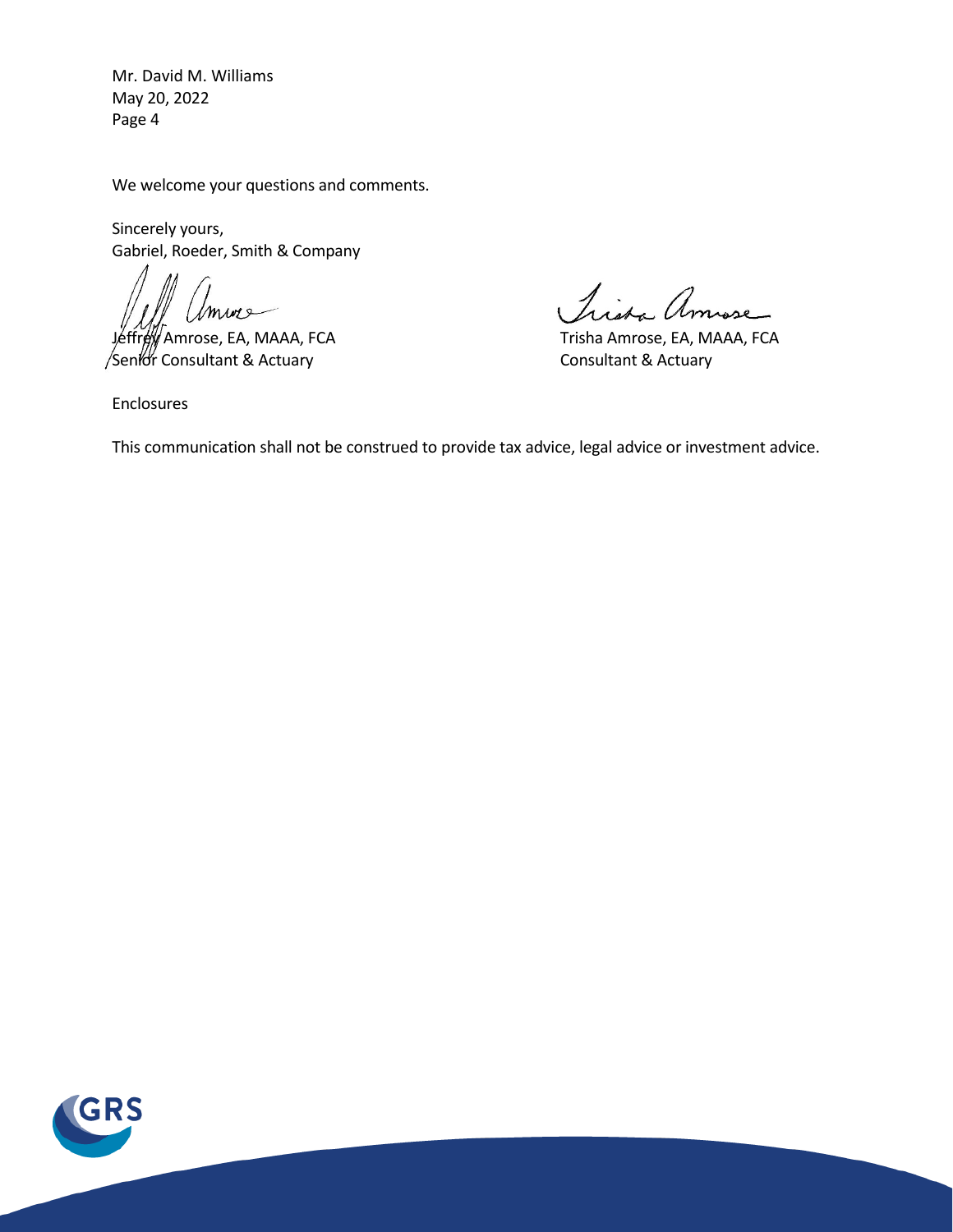# **Supplemental Actuarial Valuation Report**

#### **Plan**

West Palm Beach Police Pension Fund

#### **Valuation Date**

September 30, 2021

#### **Date of Report**

May 20, 2022

#### **Report Requested by**

Board of Trustees

#### **Prepared by**

Gabriel, Roeder, Smith & Company

#### **Group Valued**

All active and inactive members of the Plan.

#### **Plan Provisions Being Considered for Change**

The maximum period of DROP participation would be increased from 5 years (or upon attaining 30 years of service if earlier) to 8 years (or upon attaining 33 years of service if earlier).

### **Participants Affected**

Future DROP members.

### **Actuarial Assumptions and Methods**

Same as used in the September 30, 2021 Actuarial Valuation Report, with the exception of the assumed rates of normal retirement:

- Increase the probability of retirement in the first year when reaching normal retirement eligibility from 45% to 65%.
- **Increase the probability of retirement in the next two years after reaching normal retirement** eligibility from 35% to 55%.
- **Increase the probability of retirement in the third year after reaching normal retirement** eligibility from 35% to 100%.
- **Increase the initial retirement rate for members eligible for normal retirement as of the** valuation date, September 30, 2021, to 85%.
- If the proposed change is adopted, we recommend that the retirement rates be reviewed and revised periodically to reflect emerging experience.

Some of the key assumptions/methods are:

| <b>Investment Return</b> | 7.00%            |
|--------------------------|------------------|
| Salary increase          | 5.00% per year   |
| Cost Method              | Entry Age Normal |

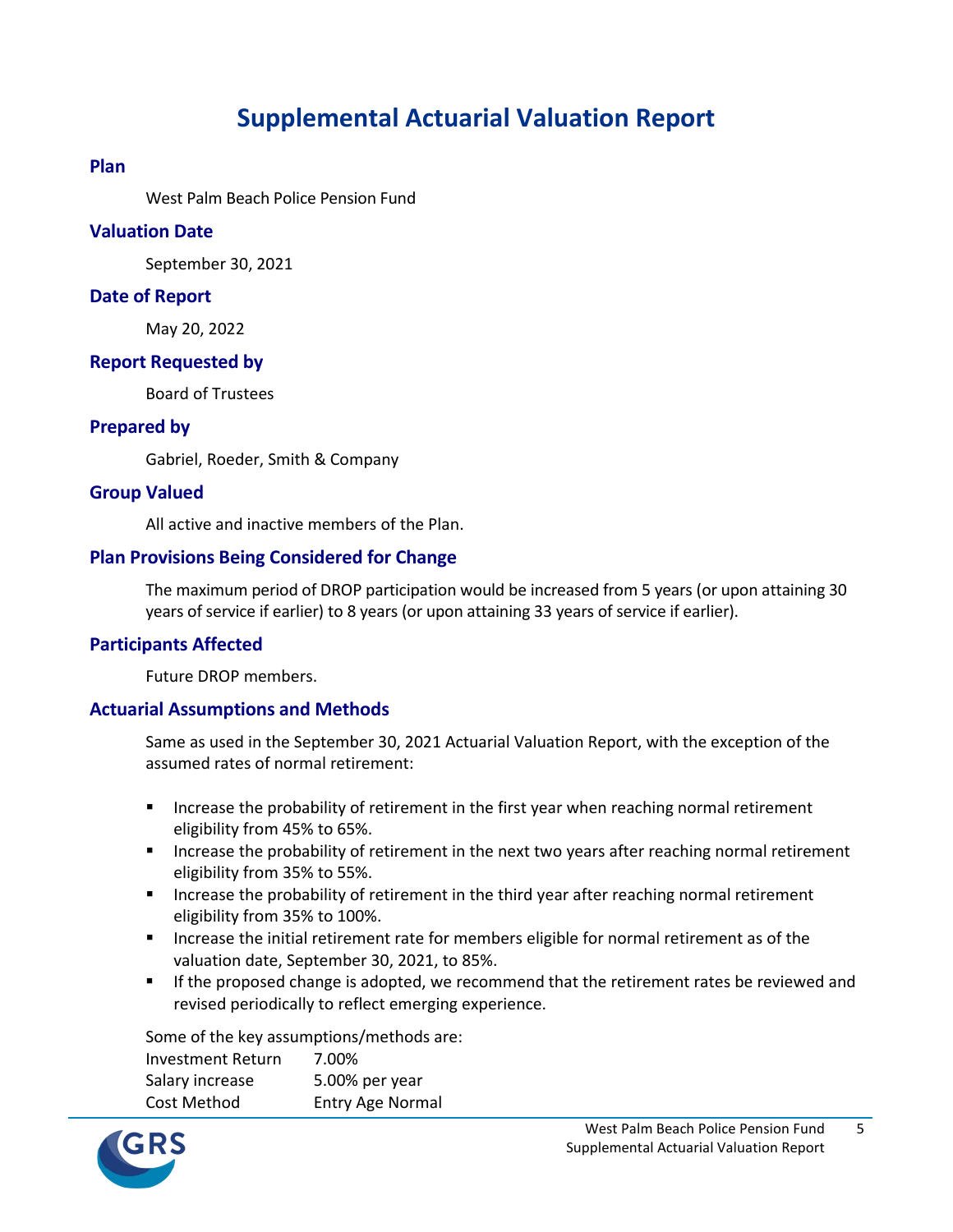Mortality PUB-2010 Headcount Weighted Safety Below Median Employee Male Table (pre-retirement), the PUB-2010 Headcount Weighted Safety Employee Female Table (pre-retirement), the PUB-2010 Headcount Weighted Safety Below Median Healthy Retiree Male Table (post-retirement) and the PUB-2010 Safety Healthy Retiree Female Table (post-retirement). These tables use ages set forward one year and mortality improvements to all future years after 2010 using Scale MP-2018. These are the same rates used for Special Risk Class members in the July 1, 2020 Actuarial Valuation of the Florida Retirement System (FRS), as required under Florida Statutes, Chapter 112.63(1)(f).

## **Amortization Period for Any Change in Actuarial Accrued Liability**

30 years

## **Summary of Data Used in Report**

See page 10.

## **Actuarial Impact of Proposal(s)**

See attached page(s) for the first-year impact of the proposed changes.

## **Other Cost Considerations**

This supplemental valuation does not include the cost associated with the proposed amendment to restore the 3% benefit multiplier for service from October 1, 2011 through September 30, 2017.

Potential impacts on other benefit plans were not considered.

The Actuarially Determined Contribution amounts in this supplemental valuation do not reflect any application of the Contribution Stabilization Reserve.

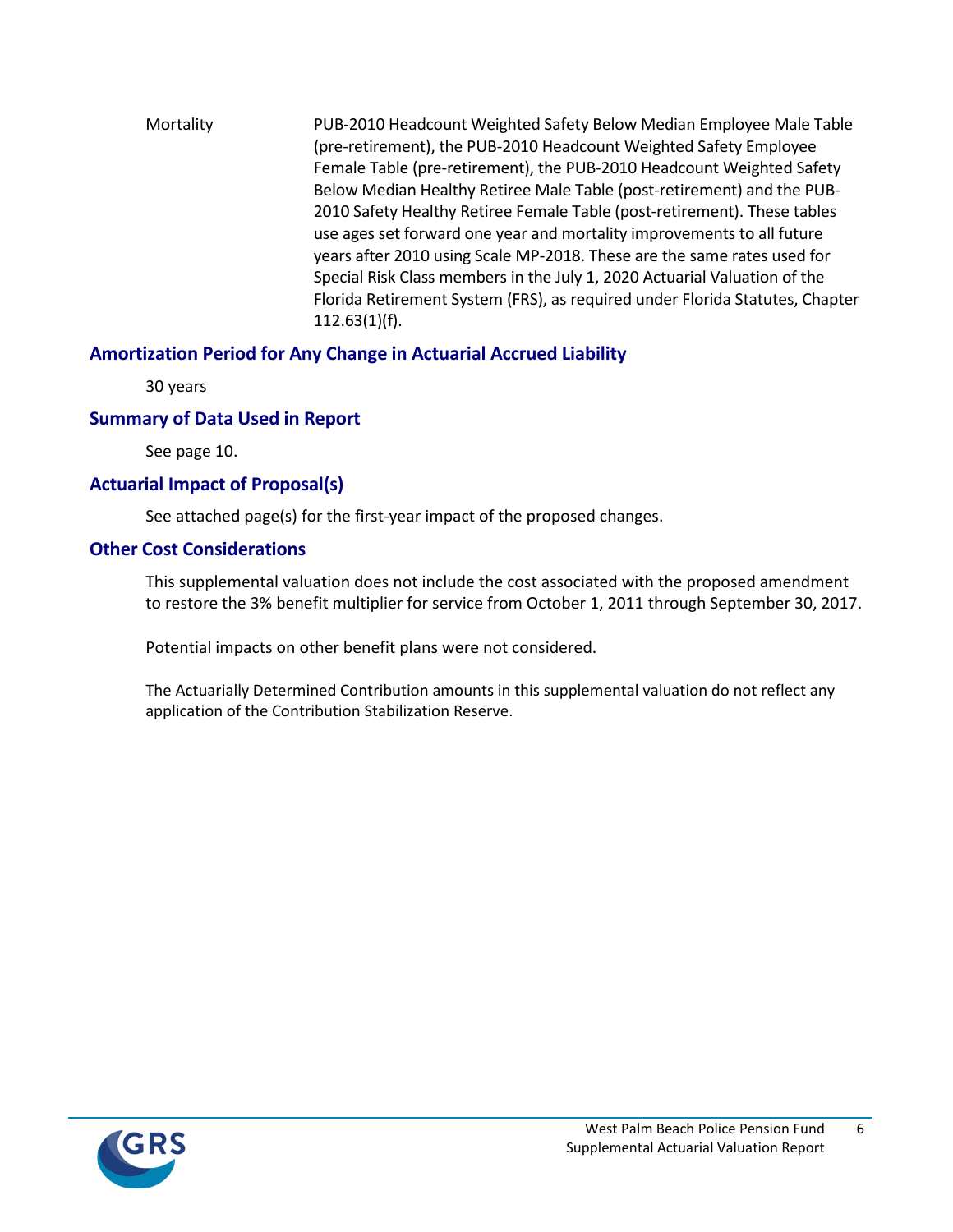| <b>Actuarially Determined Contribution (ADC)</b> |                                                                                             |                                 |                                                                                        |  |  |
|--------------------------------------------------|---------------------------------------------------------------------------------------------|---------------------------------|----------------------------------------------------------------------------------------|--|--|
|                                                  | A. Valuation Date                                                                           | September 30, 2021<br>Valuation | September 30, 2021<br><b>Extend Maximum</b><br><b>DROP Participation</b><br>to 8 Years |  |  |
| В.                                               | ADC to Be Paid During<br>Fiscal Year Ending                                                 | 9/30/2023                       | 9/30/2023                                                                              |  |  |
| C.                                               | Assumed Date of Employer Contributions                                                      | Quarterly                       | Quarterly                                                                              |  |  |
|                                                  | D. Annual Payment to Amortize<br>Unfunded Actuarial Accrued Liability (UAAL)                | \$<br>705,289                   | \$<br>787,848                                                                          |  |  |
| Е.                                               | Normal Cost                                                                                 | 7,182,678                       | 7,243,190                                                                              |  |  |
| F.                                               | Total Required Contribution if Paid Continuously<br>During Year Beginning on Valuation Date | 7,887,967                       | 8,031,038                                                                              |  |  |
| G.                                               | Covered Payroll                                                                             | 23,588,274                      | 23,588,274                                                                             |  |  |
| Н.                                               | Total Required Contribution as %<br>of Covered Payroll                                      | 33.44 %                         | 34.05 %                                                                                |  |  |
| Τ.                                               | Member Contribution as % of Covered Payroll                                                 | 11.00 %                         | 11.00 %                                                                                |  |  |
| J.                                               | State Contribution as % of Covered Payroll                                                  | 0.00%                           | 0.00%                                                                                  |  |  |
| к.                                               | Required Employer Contribution (REC) as %<br>of Covered Payroll                             | 22.44 %                         | 23.05 %                                                                                |  |  |
| L.                                               | Projected Covered Payroll for Contribution Year                                             | 24,649,746                      | 24,649,746                                                                             |  |  |
|                                                  | M. REC for Contribution Year: K x L                                                         | 5,531,404                       | 5,681,767                                                                              |  |  |
| N.                                               | REC as % of Covered Payroll<br>in Contribution Year: $M \div L$                             | 22.44 %                         | 23.05 %                                                                                |  |  |
|                                                  | O. Change in REC for Contribution Year                                                      | N/A                             | 150,363                                                                                |  |  |
| Р.                                               | Change in REC as % of Covered Payroll<br>in Contribution Year                               | N/A                             | 0.61%                                                                                  |  |  |
|                                                  | If the City Makes its Contribution on October 1st:                                          |                                 |                                                                                        |  |  |
|                                                  | Q. REC for Contribution Year                                                                | 5,347,410                       | 5,492,772                                                                              |  |  |
| R.                                               | REC as % of Covered Payroll<br>in Contribution Year                                         | 21.69 %                         | 22.28 %                                                                                |  |  |
| S.                                               | Change in REC for Contribution Year                                                         | N/A                             | 145,362                                                                                |  |  |
| Т.                                               | Change in REC as % of Covered Payroll<br>in Contribution Year                               | N/A                             | 0.59 %                                                                                 |  |  |

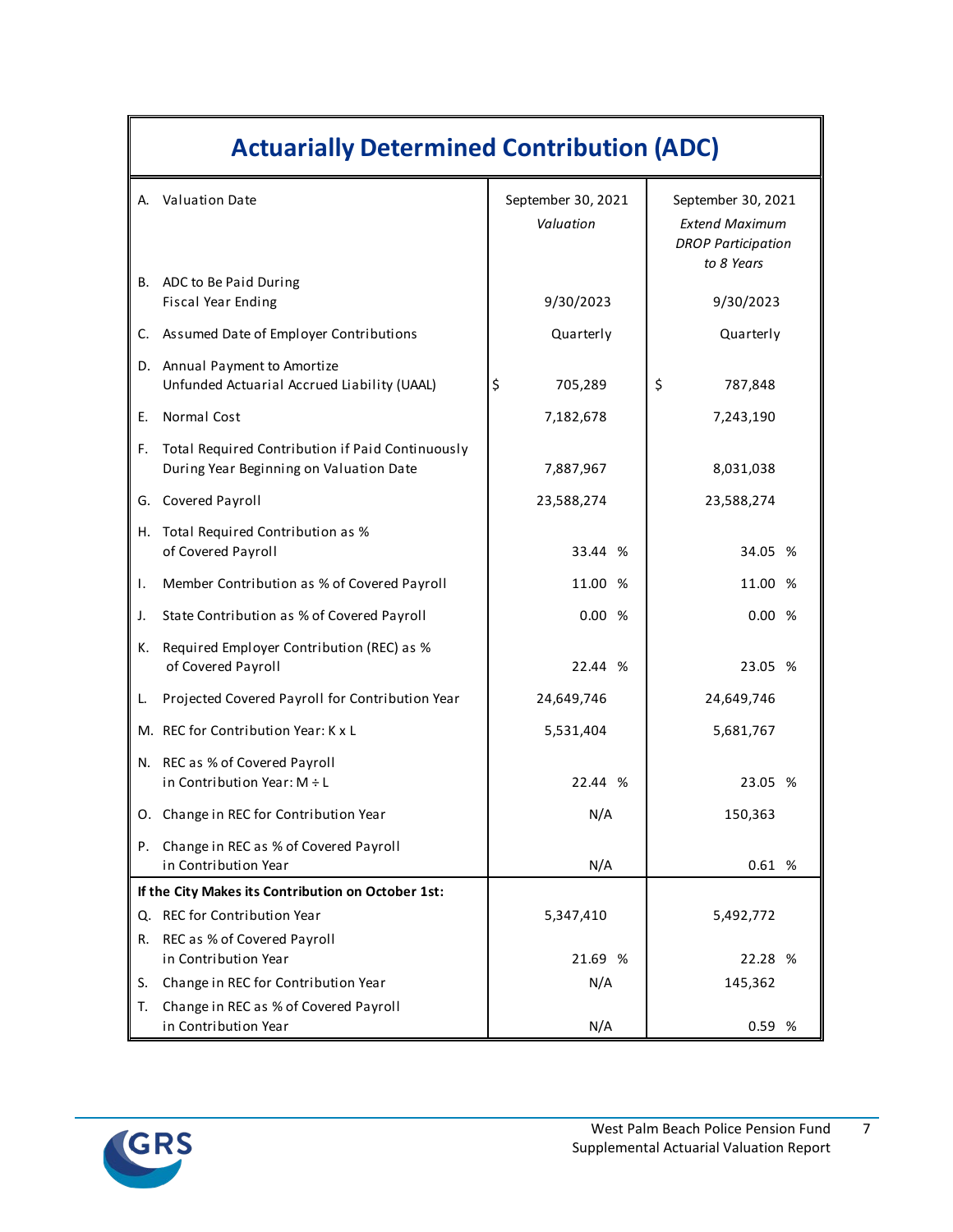| <b>Actuarial Value of Benefits and Assets</b>                                        |                                 |                                                                                        |  |  |
|--------------------------------------------------------------------------------------|---------------------------------|----------------------------------------------------------------------------------------|--|--|
| A. Valuation Date                                                                    | September 30, 2021<br>Valuation | September 30, 2021<br><b>Extend Maximum</b><br><b>DROP Participation</b><br>to 8 Years |  |  |
| B. Actuarial Present Value of All Projected<br>Benefits for                          |                                 |                                                                                        |  |  |
| 1. Active Members                                                                    |                                 |                                                                                        |  |  |
| a. Service Retirement Benefits                                                       | \$<br>155,195,321               | \$.<br>153,731,253                                                                     |  |  |
| b. Vesting Benefits                                                                  | 4,796,760                       | 4,796,760                                                                              |  |  |
| c. Disability Benefits                                                               | 6,110,140                       | 6,110,140                                                                              |  |  |
| d. Preretirement Death Benefits<br>e. Return of Member Contributions                 | 1,217,580                       | 1,082,000                                                                              |  |  |
| f. Total                                                                             | 516,195<br>167,835,996          | 513,064<br>166,233,217                                                                 |  |  |
|                                                                                      |                                 |                                                                                        |  |  |
| 2. Inactive Members                                                                  |                                 |                                                                                        |  |  |
| a. Service Retirees & Beneficiaries                                                  | 213,565,948                     | 213,565,948                                                                            |  |  |
| b. Terminated Vested Members                                                         | 3,434,980                       | 3,434,980                                                                              |  |  |
| c. Total                                                                             | 217,000,928                     | 217,000,928                                                                            |  |  |
| 3. Reserves and Share Plan / DROP Accounts                                           | 163,794,718                     | 163,794,718                                                                            |  |  |
| 4. Total for All Members                                                             | 548,631,642                     | 547,028,863                                                                            |  |  |
| C. Actuarial Accrued (Past Service)<br>Liability                                     | 493,491,232                     | 494,781,855                                                                            |  |  |
| D. Actuarial Present Value of Accumulated Plan<br>Benefits per FASB Statement No. 35 | N/A                             | N/A                                                                                    |  |  |
| E. Plan Assets                                                                       |                                 |                                                                                        |  |  |
| 1. Market Value                                                                      | 485,338,602                     | 485,338,602                                                                            |  |  |
| 2. Actuarial Value                                                                   | 485,338,602                     | 485,338,602                                                                            |  |  |
| F. Unfunded Actuarial Accrued Liability (UAAL)                                       | 8,152,630                       | 9,443,253                                                                              |  |  |
| G. Actuarial Present Value of Projected<br>Covered Payroll                           | 188,451,436                     | 176,843,910                                                                            |  |  |
| H. Actuarial Present Value of Projected<br><b>Member Contributions</b>               | 20,729,658                      | 19,452,829                                                                             |  |  |
| I. Funded Ratio: E2/C                                                                | 98.3 %                          | 98.1 %                                                                                 |  |  |



 $\mathbb{F}$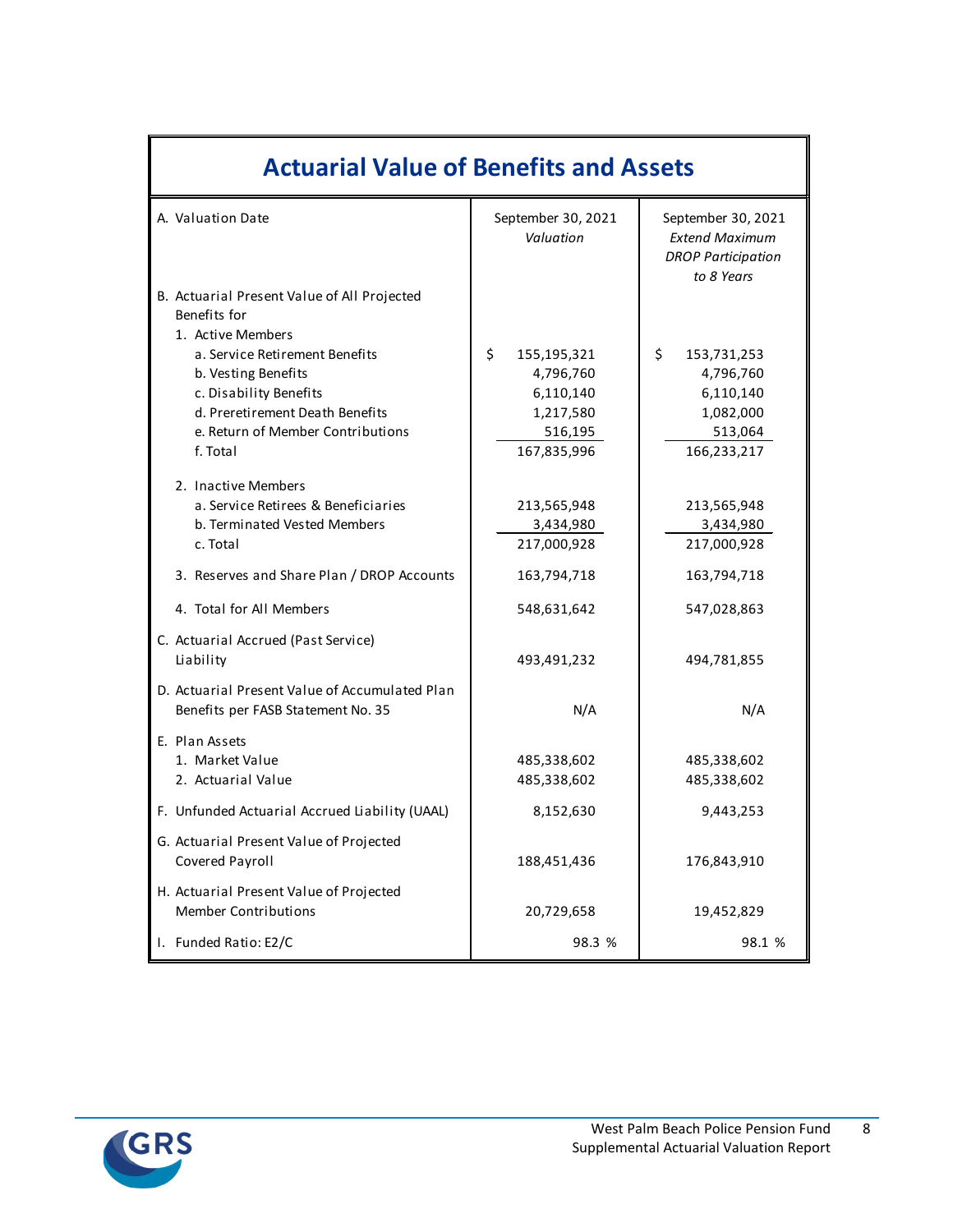|    | <b>Calculation of Normal Cost</b>                                                                                                                                                                                                                        |                                                                                    |                                                                                        |  |  |  |
|----|----------------------------------------------------------------------------------------------------------------------------------------------------------------------------------------------------------------------------------------------------------|------------------------------------------------------------------------------------|----------------------------------------------------------------------------------------|--|--|--|
|    | A. Valuation Date                                                                                                                                                                                                                                        | September 30, 2021<br>Valuation                                                    | September 30, 2021<br><b>Extend Maximum</b><br><b>DROP Participation</b><br>to 8 Years |  |  |  |
| B. | Normal Cost for                                                                                                                                                                                                                                          |                                                                                    |                                                                                        |  |  |  |
|    | Service Retirement Benefits<br>1<br>Vesting Benefits<br>2.<br><b>Disability Benefits</b><br>3.<br>Preretirement Death Benefits<br>4.<br><b>Return of Member Contributions</b><br>5.<br><b>Total for Future Benefits</b><br>6.<br>As % of Covered Payroll | \$<br>5,895,071<br>327,195<br>435,314<br>72,107<br>179,367<br>6,909,054<br>29.29 % | \$<br>5,941,805<br>333,396<br>443,203<br>68,355<br>182,807<br>6,969,566<br>29.55 %     |  |  |  |
|    | 7. Assumed Amount for Administrative<br>Expenses<br>As % of Covered Payroll                                                                                                                                                                              | 273,624<br>1.16 %                                                                  | 273,624<br>1.16 %                                                                      |  |  |  |
|    | <b>Total Normal Cost</b><br>8.<br>As % of Covered Payroll                                                                                                                                                                                                | 7,182,678<br>30.45 %                                                               | 7,243,190<br>30.71 %                                                                   |  |  |  |



9